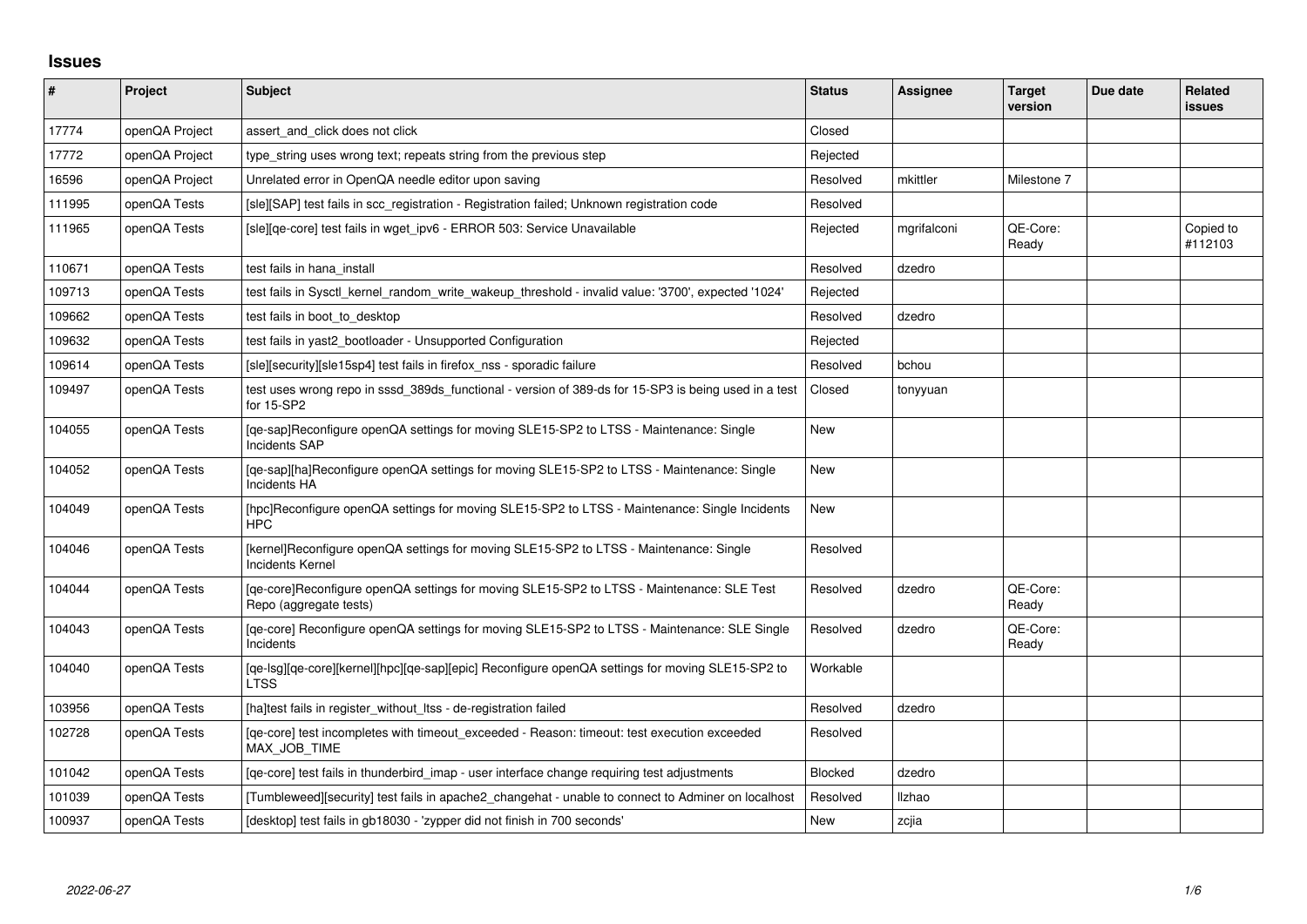| $\pmb{\sharp}$ | <b>Project</b> | <b>Subject</b>                                                                                                                                         | <b>Status</b> | Assignee     | Target<br>version | Due date | Related<br><b>issues</b>                                                                                                           |
|----------------|----------------|--------------------------------------------------------------------------------------------------------------------------------------------------------|---------------|--------------|-------------------|----------|------------------------------------------------------------------------------------------------------------------------------------|
| 99345          | openQA Tests   | [tools][qem] Incomplete test runs on s390x with auto_review:"backend died: Error connecting to VNC<br>server.*s390.*Connection timed out":retry size:M | Resolved      | mkittler     | Ready             |          | Related to<br>#76813,<br>Related to<br>#111004.<br>Related to<br>#109656,<br>Related to<br>#111063.<br>Has<br>duplicate<br>#110902 |
| 97850          | openQA Tests   | [gem][maint][desktop] test fails in desktop_mainmenu - main desktop menu does not open on 12-SP*                                                       | Resolved      | dzedro       | QE-Core:<br>Ready |          |                                                                                                                                    |
| 97844          | openQA Tests   | [gem][maint][mdadm] test fails in mdadm - flaky failure in QEM aggregate tests                                                                         | Resolved      | dzedro       | QE-Core:<br>Ready |          |                                                                                                                                    |
| 97841          | openQA Tests   | [gem][maint][rmt feature] test fails in rmt feature - flaky failure in QEM aggregate tests                                                             | <b>New</b>    |              |                   |          |                                                                                                                                    |
| 97838          | openQA Tests   | [qem][maint][autofs_client] test fails in autofs_client - flaky failures in QEM aggregate tests                                                        | <b>New</b>    |              |                   |          |                                                                                                                                    |
| 97835          | openQA Tests   | [gem][maint][overcommit_memory*] test fails in overcommit_memory01 - flaky failures in QEM<br>aggregate tests                                          | <b>New</b>    |              |                   |          |                                                                                                                                    |
| 97832          | openQA Tests   | [security][qem][maint][journald_fss] test fails in journald_fss - flaky failures in QEM aggregate tests                                                | Resolved      | bchou        |                   |          | Has<br>duplicate<br>#98508                                                                                                         |
| 97772          | openQA Tests   | [migration][zypper_migration][qem][maint] test fails in zypper_migration - test keeps failing after<br>related bug is closed as fixed                  | Resolved      | dzedro       | QE-Core:<br>Ready |          |                                                                                                                                    |
| 97754          | openQA Tests   | [gem][zypper lifecycle][maint] test fails in zypper lifecycle - failing due to Legacy Module having<br>2021-07-30 as end of support                    | Resolved      |              |                   |          |                                                                                                                                    |
| 94813          | openQA Tests   | [gem][gac] test fails in suseconnect scc - failing to reach reg server                                                                                 | <b>New</b>    |              |                   |          |                                                                                                                                    |
| 94789          | openQA Tests   | [qem][maint][installation][openvpn] test fails in addon_products_via_SCC_yast2                                                                         | Rejected      | pdostal      |                   |          | Is duplicate<br>of #91623                                                                                                          |
| 93222          | openQA Tests   | [gem][partitioning][maint] test fails in partitioning raid - partitioning guide looks different in 15-SP3                                              | New           | JERiveraMova |                   |          |                                                                                                                                    |
| 93219          | openQA Tests   | [gem][maint][slurm][hpc] test fails in grub test                                                                                                       | Resolved      |              |                   |          |                                                                                                                                    |
| 93186          | openQA Tests   | [gem][maint][zypper_lifecycle_toolchain]test fails in zypper_lifecycle_toolchain                                                                       | Resolved      | dzedro       | QE-Core:<br>Ready |          |                                                                                                                                    |
| 93092          | openQA Tests   | [ge-sap][gem][maint][sap][hana] test finishes incomplete                                                                                               | <b>New</b>    |              |                   |          |                                                                                                                                    |
| 93080          | openQA Tests   | [qe-core][qem][maint][postfix] test fails in 1_postfix on SLE15-SP3                                                                                    | Resolved      |              |                   |          |                                                                                                                                    |
| 93077          | openQA Tests   | [qe-core][qem][maint][findutils] test fails in 1_findutils on SLE15-SP3                                                                                | Resolved      |              |                   |          |                                                                                                                                    |
| 90158          | openQA Tests   | [qem][maint][libreoffice] test fails in libreoffice_pyuno_bridge_no_evolution_dep - macros menu has a<br>subfolder in the way                          | Resolved      | dzedro       |                   |          |                                                                                                                                    |
| 81871          | openQA Tests   | [gem][maint][yast2_lan] test fails in yast2_lan_device_settings - reneedling required                                                                  | Resolved      | vsvecova     |                   |          |                                                                                                                                    |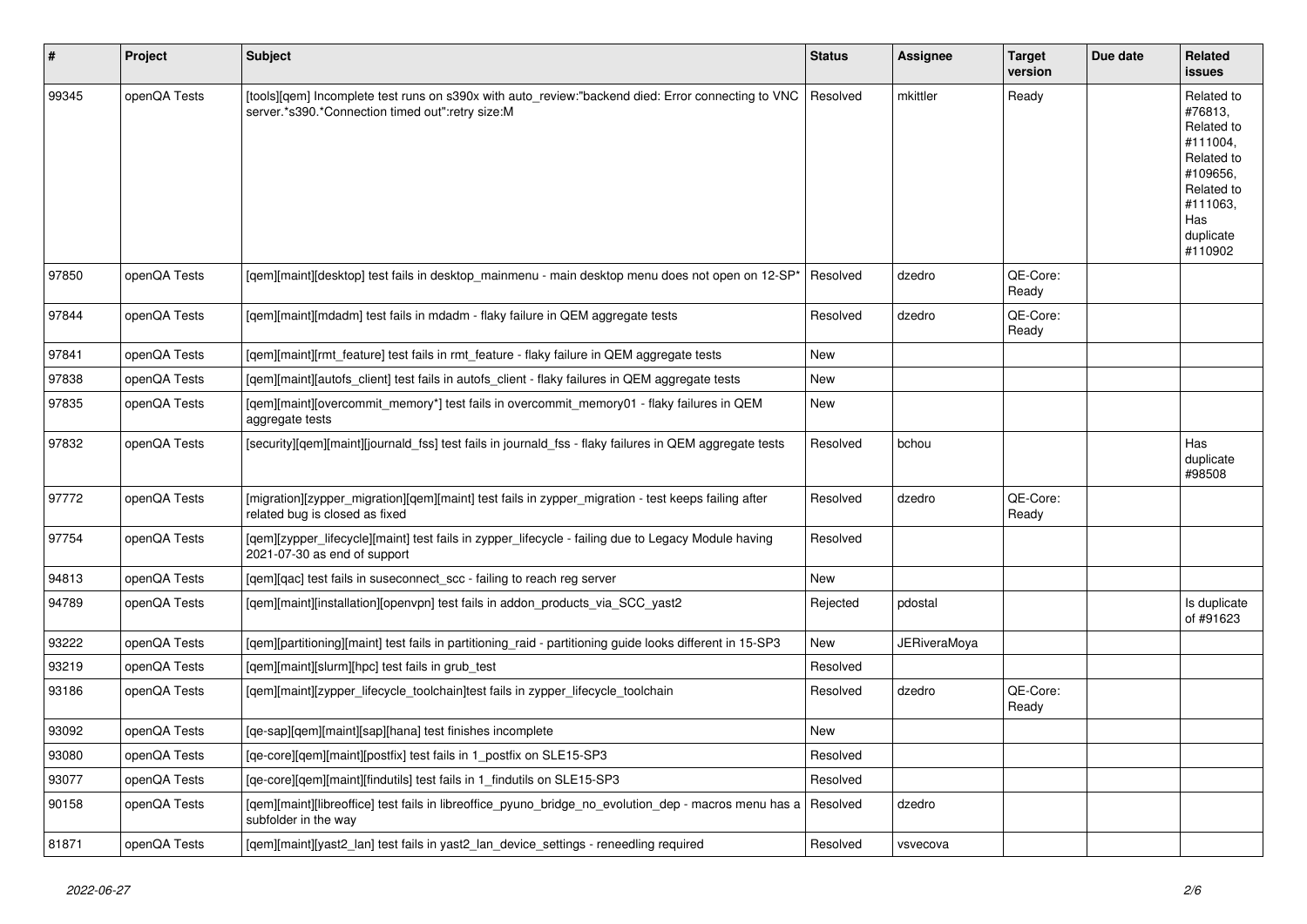| #     | Project      | Subject                                                                                                                                                                   | <b>Status</b> | Assignee      | <b>Target</b><br>version | Due date   | Related<br>issues         |
|-------|--------------|---------------------------------------------------------------------------------------------------------------------------------------------------------------------------|---------------|---------------|--------------------------|------------|---------------------------|
| 81316 | openQA Tests | [qe-core][qem][maint][gnome_music]test fails in gnome_music - unstable test                                                                                               | Resolved      | zluo          |                          |            |                           |
| 80978 | openQA Tests | [ge-core][gem][maint][ghostscript][sporadic] test fails in ghostscript - unstable test                                                                                    | Rejected      | zluo          |                          |            |                           |
| 80976 | openQA Tests | [qem][maint][evince] test fails in evince_* - the rendering of documents in evince has changed                                                                            | Blocked       |               |                          |            |                           |
| 71743 | openQA Tests | [qe-core][qam] [maint] test fails in dracut_enhanced - too many levels of recursion in macro<br>expansion                                                                 | Resolved      | emiura        |                          |            |                           |
| 71650 | openQA Tests | test fails in zypper_up - conflict while installing                                                                                                                       | Resolved      | jadamek       |                          |            |                           |
| 71437 | openQA Tests | [gam][maint][grub2] test fails in grub2 test: command 'uname -r grep \$(cat kernel.txt)' failed                                                                           | Resolved      | punkioudi     |                          |            |                           |
| 71434 | openQA Tests | [qam][maint][docker] test fails in docker_image: Test died: command 'docker pull<br>registry.suse.de/suse/sle-12-sp5/docker/update/cr/images/suse/sles12sp5' failed       | Resolved      | punkioudi     |                          |            |                           |
| 69307 | openQA Tests | [gam] test fails in shar                                                                                                                                                  | Resolved      | pdostal       |                          |            |                           |
| 66928 | openQA Tests | [qam] [yast_dns_server] [maint] test fails in yast_dns_server                                                                                                             | Resolved      |               |                          |            |                           |
| 63235 | openQA Tests | [gam] [maint] test fails in patch_and_reboot - dependency issue during aws-cli installation                                                                               | Resolved      | pdostal       |                          |            |                           |
| 61731 | openQA Tests | [gam][maintenance] test fails in welcome                                                                                                                                  | Resolved      |               |                          |            |                           |
| 61728 | openQA Tests | [qam][maintenance] test fails in first_boot on s390x                                                                                                                      | Resolved      |               |                          |            |                           |
| 59897 | openQA Tests | [qe-core][qem] [maint] [libreoffice] re-enable more extensive testing of libreoffice (was: test fails in<br>libreoffice_mainmenu_components - new pop up window at start) | Workable      |               |                          |            |                           |
| 59205 | openQA Tests | [qam] test fails in userspace_samba and userspace_systemd on SLE12-SP5                                                                                                    | Resolved      |               |                          |            |                           |
| 59169 | openQA Tests | [gam] test fails in yast2 nfs4 server                                                                                                                                     | Resolved      | riafarov      |                          |            |                           |
| 58016 | openQA Tests | [qam] test fails in evolution_prepare_servers - No provider of 'dovecot' found                                                                                            | Rejected      |               |                          |            | Is duplicate<br>of #57584 |
| 57959 | openQA Tests | [gam] test fails in salt - packages not found                                                                                                                             | Resolved      |               |                          |            |                           |
| 57947 | openQA Tests | [qam] test fails in system_role - qam-minimal+base on 12-SP1 now has system_role module<br>scheduled                                                                      | Resolved      |               |                          |            |                           |
| 57941 | openQA Tests | [qam] test fails in grub_test - timeout during updating installer                                                                                                         | Resolved      |               |                          |            |                           |
| 57929 | openQA Tests | [qam] test fails in thunderbird_imap - test account misconfiguration                                                                                                      | Resolved      | osukup        |                          |            |                           |
| 57926 | openQA Tests | [gam] test fails in t08 sit tunnel ifdown - wicked tests consistently failing                                                                                             | Resolved      | hurhaj        |                          | 2019-10-18 |                           |
| 57803 | openQA Tests | [gam] test fails in boot to desktop - test environment is broken                                                                                                          | Resolved      | dzedro        |                          |            |                           |
| 57797 | openQA Tests | [gam] Disable QR testing and reviewing for SLE15-SP0 QR builds                                                                                                            | Resolved      | osukup        |                          |            |                           |
| 56504 | openQA Tests | [ge-core][gem] test fails in sync file range02 - not implemented on FUSE and should be skipped                                                                            | Resolved      | vsvecova      |                          |            |                           |
| 56273 | openQA Tests | [gam] test fails in evolution_smoke - email address does not get set up automatically                                                                                     | Resolved      | tjyrinki_suse |                          | 2019-09-25 |                           |
| 55325 | openQA Tests | [qam] test fails in kdump_and_crash - name of package wrongly determined                                                                                                  | Rejected      |               |                          |            | Is duplicate<br>of #53660 |
| 55286 | openQA Tests | [qam][urgent] test fails in firefox_html5 - youtube's html5 testing page is gone                                                                                          | Resolved      | apappas       |                          | 2020-03-06 |                           |
| 55265 | openQA Tests | [gam] test fails in iscsi_client - Test died: command ' systemctl --no-pager is-active iscsid.service'<br>timed out                                                       | Resolved      | pdostal       |                          |            |                           |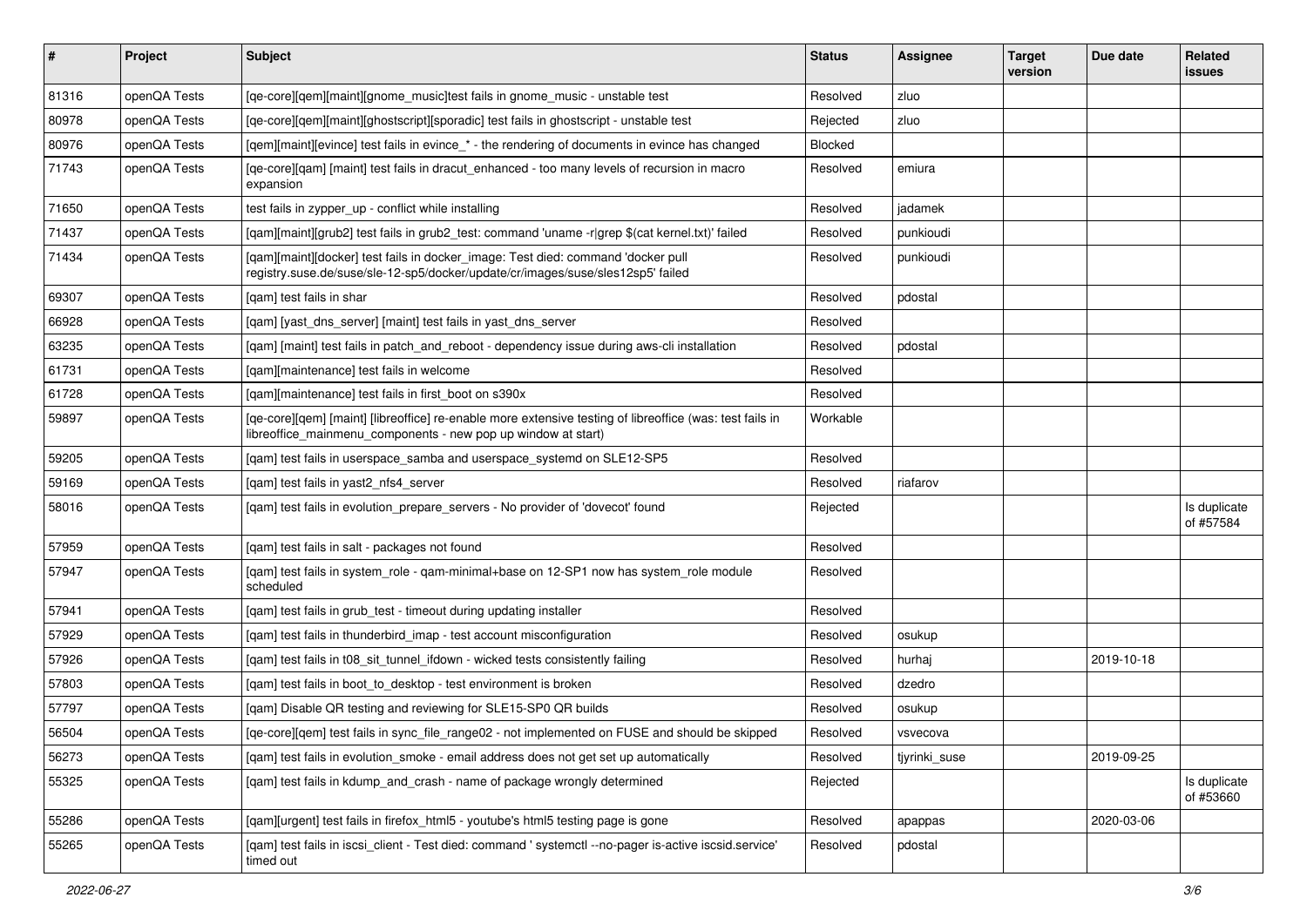| $\vert$ # | Project      | <b>Subject</b>                                                                                                                            | <b>Status</b> | <b>Assignee</b>     | <b>Target</b><br>version | Due date   | Related<br><b>issues</b> |
|-----------|--------------|-------------------------------------------------------------------------------------------------------------------------------------------|---------------|---------------------|--------------------------|------------|--------------------------|
| 55217     | openQA Tests | [qam] test fails in scc_registration - nvidia driver repo broken                                                                          | Resolved      | vsvecova            |                          |            |                          |
| 54221     | openQA Tests | [gam] test fails in kernel Imbench and other mau-ga-kernel* tests - missing stuff in repos                                                | Resolved      | dzedro              |                          |            |                          |
| 54083     | openQA Tests | [qam] test fails in zypper_info - srcpackage:glib2 not found                                                                              | Resolved      | dheidler            |                          |            |                          |
| 54020     | openQA Tests | [qam] xfstests_btrfs test fails in generate_report - test generic-019 failed                                                              | Resolved      | dzedro              |                          |            |                          |
| 54017     | openQA Tests | [gam] test fails in yast2 nfs client - ping -c3 10.0.2.101 failed                                                                         | Resolved      | pdostal             |                          |            |                          |
| 53009     | openQA Tests | [gam][blue] test fails in grub2 test - a different shortcut to be used on 12-SP1                                                          | Resolved      | dzedro              |                          |            |                          |
| 52898     | openQA Tests | [gam] test fails in update install - repositories seem to be messed up                                                                    | Resolved      | dzedro              |                          |            |                          |
| 50957     | openQA Tests | [qam] test fails in zypper_lifecycle_toolchain - cross-nvptx-gcc7 reached expiration date                                                 | Resolved      | dzedro              |                          |            |                          |
| 49220     | openQA Tests | [QAM] test fails in multipath - time out when enabling multipath                                                                          | Resolved      | pcervinka           |                          |            |                          |
| 49100     | openQA Tests | [qam] test fails in usr_lib_dovecot_imap - test dies when logout ends with return code 1 even though<br>action was completed successfully | Resolved      | Ilzhao              |                          |            | Related to<br>#48521     |
| 45656     | openQA Tests | [qam] test fails in application_starts_on_login - started failing after test code changes were<br>introduced                              | Closed        |                     |                          |            |                          |
| 43994     | openQA Tests | [qam] [aarch64] [12-SP3] test fails in scc_registration - expired reg code                                                                | Resolved      | vsvecova            |                          |            |                          |
| 43988     | openQA Tests | [qam] [caasp] test fails in stack_conformance - error: Unauthorized                                                                       | Resolved      | geor                |                          |            |                          |
| 43982     | openQA Tests | [qam] [12-SP4] test fails in apparmor                                                                                                     | Rejected      |                     |                          |            | Related to<br>#38129     |
| 43979     | openQA Tests | [qam] [12-SP4] test fails in welcome - test is looking for repository that does not exist                                                 | Resolved      |                     |                          |            |                          |
| 42716     | openQA Tests | [gam] test fails in snapper used space - new test failing in maintenance job groups                                                       | Resolved      | <b>JERiveraMoya</b> |                          |            |                          |
| 39557     | openQA Tests | [qam] test fails in docker_image - timeout failures                                                                                       | Resolved      | pdostal             |                          |            |                          |
| 39554     | openQA Tests | [qam] test fails in consoletest_setup - PR#5564 brought changes which were not reflected for<br>extratests                                | Resolved      | riafarov            |                          |            |                          |
| 39500     | openQA Tests | [qam] test fails in firefox_java - oracle cookie handling has changed                                                                     | Resolved      | dzedro              |                          |            |                          |
| 38966     | openQA Tests | [qam] test fails in firefox - tracking protection window appears after pop up check                                                       | Resolved      | dzedro              |                          |            |                          |
| 37695     | openQA Tests | [qam][sle][functional][y] test fails in zypper_lifecycle_toolchain - gcc6 reached expiration                                              | Resolved      | riafarov            | Milestone 17             | 2018-07-17 |                          |
| 37689     | openQA Tests | [QAM] test fails in scc_registration - does not expand variable                                                                           | Resolved      | osukup              |                          |            |                          |
| 37683     | openQA Tests | [QAM] [SLE 15] test fails in empathy_irc - empathy doesn't start up on SLE 15                                                             | Resolved      | jbaier cz           |                          |            |                          |
| 37680     | openQA Tests | [QAM] [SLE 15] test fails in prep_pidgin - bad focus + reneedling                                                                         | Resolved      | jbaier cz           |                          |            | Related to<br>#37808     |
| 37677     | openQA Tests | [QAM] [SLE 15] test fails in evolution smoke - reneedling required                                                                        | Resolved      | jbaier_cz           |                          |            | Related to<br>#37808     |
| 37674     | openQA Tests | [QAM] [SLE 15] test fails in evolution_prepare_servers - test does not support SLE 15                                                     | Resolved      | pcervinka           | Done                     |            |                          |
| 37671     | openQA Tests | [QAM] [SLE15] test fails in firefox_smoke - firefox doesn't start up                                                                      | Resolved      |                     |                          |            |                          |
| 37668     | openQA Tests | [QAM] [SLE15] test fails in addon products via SCC yast2 - test gets blank screen                                                         | Resolved      |                     |                          |            |                          |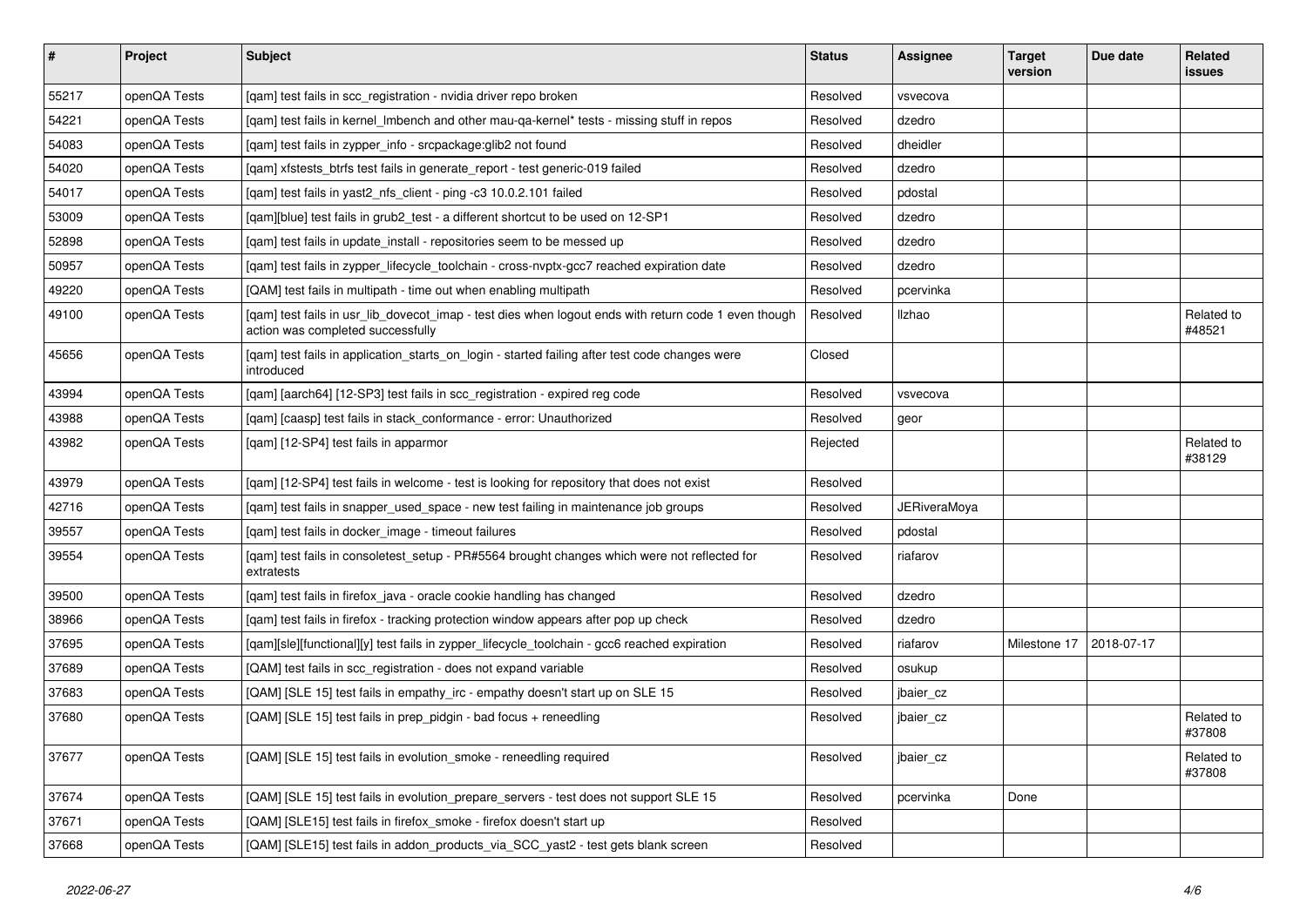| #     | Project      | <b>Subject</b>                                                                                 | <b>Status</b> | <b>Assignee</b> | <b>Target</b><br>version | Due date | Related<br><b>issues</b>                               |
|-------|--------------|------------------------------------------------------------------------------------------------|---------------|-----------------|--------------------------|----------|--------------------------------------------------------|
| 34351 | openQA Tests | [qam] test fails in wireshark - adjustments needed in SLE15 due to new UI                      | Resolved      | vsvecova        | Milestone 17             |          | Related to<br>#33646                                   |
| 32401 | openQA Tests | [QAM] test fails in userspace_systemd                                                          | Resolved      | yosun           |                          |          |                                                        |
| 32302 | openQA Tests | [qam][opensuse] test fails in zypper_moo - output not validated                                | Closed        |                 |                          |          | Has<br>duplicate<br>#32326, Has<br>duplicate<br>#32383 |
| 32272 | openQA Tests | [QAM] test fails in firefox_passwd - Mozilla test page broken                                  | Closed        |                 |                          |          |                                                        |
| 29915 | openQA Tests | [QAM] test fails in firefox_extcontent - URL is outdated                                       | Resolved      | vsvecova        |                          |          |                                                        |
| 29850 | openQA Tests | [QAM] test fails in scc_registration - reg code is not activated                               | Resolved      | vsvecova        |                          |          |                                                        |
| 29847 | openQA Tests | [QAM] test fails in scc_registration - reg code is not activated                               | Rejected      |                 |                          |          |                                                        |
| 29838 | openQA Tests | [qam]test fails in kdump_and_crash - debuginfo file not found                                  | Rejected      |                 |                          |          |                                                        |
| 29661 | openQA Tests | [QAM] test fails in user_defined_snapshot (bsc#980337 workaround not working)                  | Closed        | osukup          |                          |          | Has<br>duplicate<br>#29351                             |
| 28994 | openQA Tests | [QAM] [kGraft] [LTP] test fails in ltp_crashme: timeout in fork12 test                         | Closed        |                 |                          |          |                                                        |
| 27466 | openQA Tests | [QAM] test fails in aplay on SLE12-SP1 - timeout                                               | Rejected      |                 |                          |          |                                                        |
| 27304 | openQA Tests | [QAM] test fails in partitioning raid - missing needles                                        | Resolved      | vsvecova        |                          |          |                                                        |
| 26048 | openQA Tests | [qam] test fails in libreoffice_open_specified_file - libreoffice needle seems to be missing   | Resolved      | <b>JWSun</b>    |                          |          |                                                        |
| 26046 | openQA Tests | [qam] test fails in application_starts_on_login and change_password - does not log out         | Closed        |                 |                          |          |                                                        |
| 25980 | openQA Tests | [qam] test fails in tracker_searchall - search for file fails because file does not exist      | Resolved      | okurz           |                          |          |                                                        |
| 25856 | openQA Tests | [qam] test fails in firefox_private - Private browsing window does not open                    | Closed        |                 |                          |          |                                                        |
| 25690 | openQA Tests | [QAM] test fails in firefox_rss - Site now requires consent to cookies                         | Resolved      | vsvecova        |                          |          |                                                        |
| 25518 | openQA Tests | [QAM] test fails in patch_and_reboot - problem with dependencies during patching               | Resolved      | osukup          |                          |          |                                                        |
| 25516 | openQA Tests | [QAM] test fails in command not found - the yelp package is installed                          | Resolved      | jorauch         |                          |          |                                                        |
| 25492 | openQA Tests | [QAM] test fails in 1_nfs_v4 - FAILED: Umount NFS share                                        | Resolved      |                 |                          |          |                                                        |
| 23332 | openQA Tests | [QAM] test fails in firefox_mhtml - addon disabled on multiprocess-enabled versions of Firefox | Closed        | vsvecova        |                          |          |                                                        |
| 20612 | openQA Tests | [qam] test fails in scc_registration - typo in vars                                            | Resolved      | osukup          |                          |          |                                                        |
| 20570 | openQA Tests | [qam] test fails in libreoffice_pyuno_bridge - email settings test not working                 | Resolved      | pcervinka       |                          |          | Related to<br>#18266                                   |
| 20508 | openQA Tests | [qam][aarch64] test fails in update_minimal - needle 'grub2' not found                         | Rejected      |                 |                          |          |                                                        |
| 20498 | openQA Tests | [qam] test fails in gnome_default_applications                                                 | Resolved      | dasantiago      |                          |          |                                                        |
| 20460 | openQA Tests | [qam] test fails in reboot_gnome - flaky failures                                              | Resolved      |                 |                          |          |                                                        |
| 20056 | openQA Tests | [qam] test fails in kdump_and_crash                                                            | Resolved      | coolo           |                          |          |                                                        |